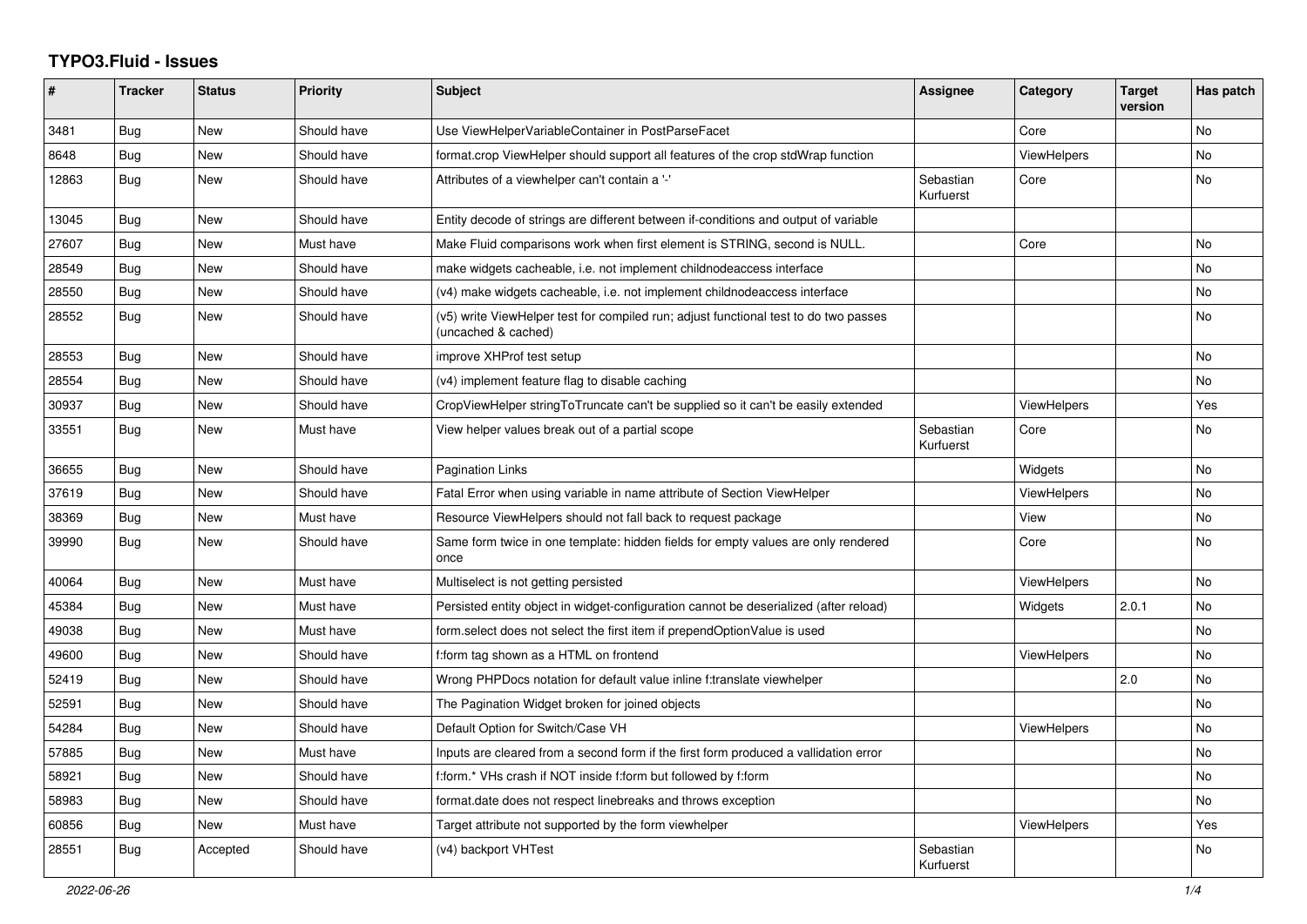| $\sharp$ | <b>Tracker</b> | <b>Status</b>            | <b>Priority</b> | <b>Subject</b>                                                                                | <b>Assignee</b>             | Category           | <b>Target</b><br>version | Has patch |
|----------|----------------|--------------------------|-----------------|-----------------------------------------------------------------------------------------------|-----------------------------|--------------------|--------------------------|-----------|
| 33628    | <b>Bug</b>     | <b>Needs</b><br>Feedback | Must have       | Multicheckboxes (multiselect) for Collections don't work                                      | Christian Müller            | ViewHelpers        |                          | <b>No</b> |
| 36662    | <b>Bug</b>     | Needs<br>Feedback        | Should have     | Checked state isn't always correct when property is collection                                | Kevin Ulrich<br>Moschallski | ViewHelpers        | 1.1.1                    | No        |
| 46289    | <b>Bug</b>     | Needs<br>Feedback        | Should have     | Enable Escaping Interceptor in XML request format                                             |                             | View               | 2.0.1                    | No        |
| 58862    | Bug            | Needs<br>Feedback        | Should have     | FormViewHelper doesn't accept NULL as value for \$arguments                                   | Bastian<br>Waidelich        | <b>ViewHelpers</b> |                          | Yes       |
| 34682    | <b>Bug</b>     | <b>Under Review</b>      | Should have     | Radio Button missing checked on validation error                                              |                             | ViewHelpers        |                          | No        |
| 40998    | Bug            | <b>Under Review</b>      | Should have     | Missing parent request namespaces in form field name prefix                                   | Sebastian<br>Kurfuerst      | ViewHelpers        | 1.1.1                    | No        |
| 44234    | Bug            | <b>Under Review</b>      | Should have     | selectViewHelper's sorting does not respect locale collation                                  |                             | ViewHelpers        | 2.1                      | No        |
| 47006    | <b>Bug</b>     | <b>Under Review</b>      | Should have     | widget identifier are not unique                                                              |                             |                    |                          | No        |
| 50888    | Bug            | <b>Under Review</b>      | Should have     | WSOD by changing name of section and if Fluid caches are generated                            |                             |                    |                          | No        |
| 51239    | <b>Bug</b>     | <b>Under Review</b>      | Must have       | AbstractViewHelper use incorrect method signature for "\$this->systemLogger->log()"           | Adrian Föder                | Core               |                          | Yes       |
| 52536    | Bug            | <b>Under Review</b>      | Should have     | Errorclass not set if no property-attribute set                                               |                             |                    |                          |           |
| 53806    | <b>Bug</b>     | <b>Under Review</b>      | Should have     | Paginate widget maximumNumberOfLinks rendering wrong number of links                          | Bastian<br>Waidelich        | Widgets            |                          | No        |
| 55008    | Bug            | <b>Under Review</b>      | Should have     | Interceptors should be used in Partials                                                       | Christian Müller            |                    |                          | No        |
| 59057    | Bug            | <b>Under Review</b>      | Must have       | Hidden empty value fields shoud be disabled when related field is disabled                    | Bastian<br>Waidelich        | <b>ViewHelpers</b> |                          | No        |
| 65424    | Bug            | <b>Under Review</b>      | Should have     | SelectViewHelper must respect option(Value Label)Field for arrays                             |                             | ViewHelpers        |                          | No        |
| 1907     | Feature        | New                      | Could have      | Default values for view helpers based on context                                              |                             | Core               |                          |           |
| 3725     | Feature        | New                      | Could have      | CSS Engine                                                                                    | Christian Müller            | ViewHelpers        |                          | No        |
| 4704     | Feature        | New                      | Should have     | Improve parsing exception messages                                                            |                             | Core               |                          |           |
| 7608     | Feature        | New                      | Could have      | Configurable shorthand/object accessor delimiters                                             |                             | Core               |                          | Yes       |
| 9514     | Feature        | New                      | Should have     | Support explicit Array Arguments for ViewHelpers                                              |                             |                    |                          |           |
| 10472    | Feature        | <b>New</b>               | Could have      | Fluid Standalone distribution                                                                 |                             | Core               |                          | No        |
| 30555    | Feature        | New                      | Could have      | Make TagBuilder more extensible                                                               |                             | Core               |                          | No        |
| 31955    | Feature        | New                      | Should have     | f:uri.widget                                                                                  |                             | Widgets            |                          | No        |
| 33215    | Feature        | New                      | Should have     | RFC: Dynamic values in ObjectAccess paths                                                     |                             |                    |                          | No        |
| 36410    | Feature        | New                      | Should have     | Allow templates to send arguments back to layout                                              |                             | ViewHelpers        |                          | No        |
| 36559    | Feature        | New                      | Could have      | New widget progress bar                                                                       |                             |                    |                          | Yes       |
| 37095    | Feature        | New                      | Should have     | It should be possible to set a different template on a Fluid TemplateView inside an<br>action | Christopher<br>Hlubek       |                    |                          | No        |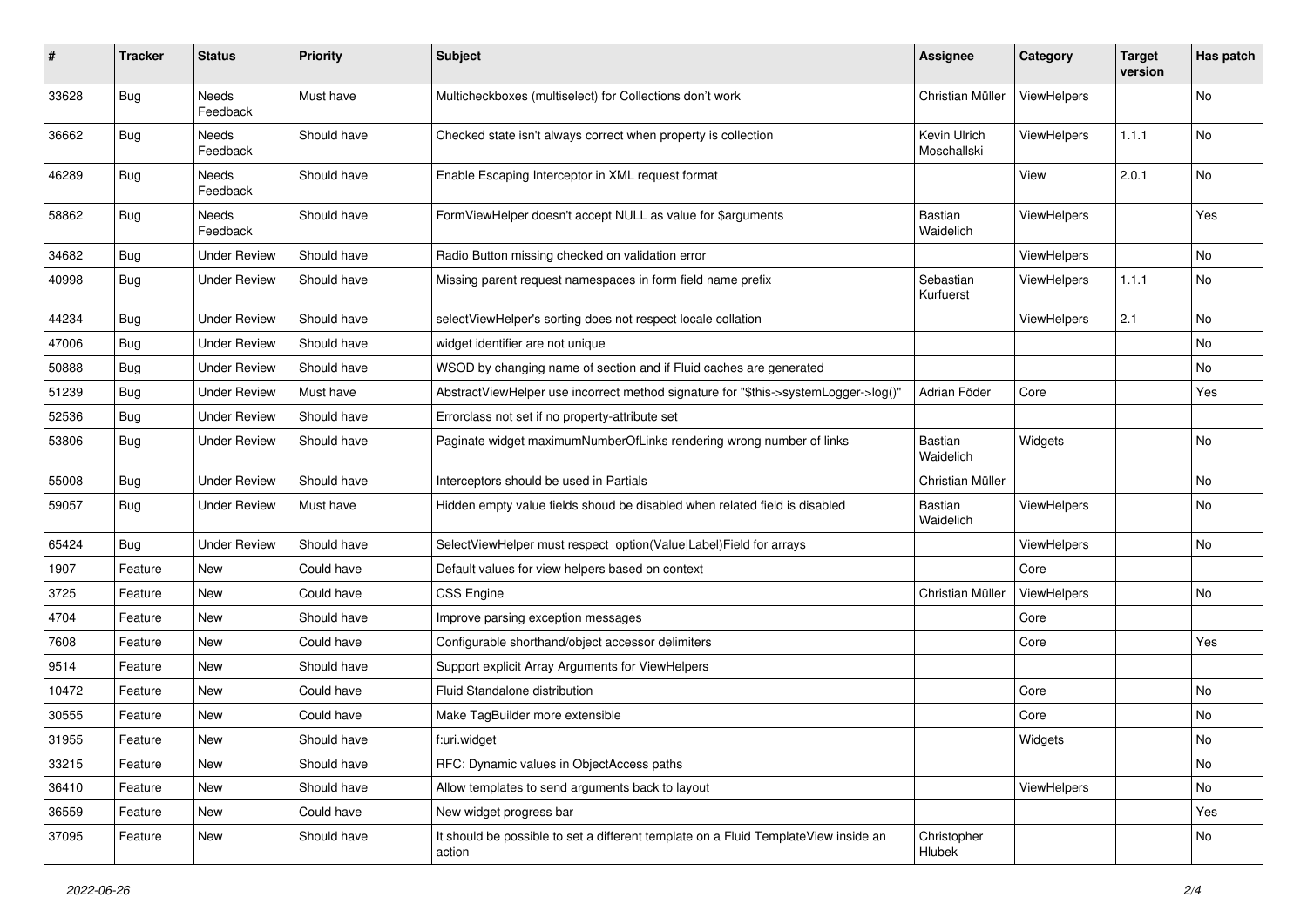| #     | <b>Tracker</b> | <b>Status</b>            | <b>Priority</b>      | Subject                                                                                                | <b>Assignee</b>        | Category    | <b>Target</b><br>version | Has patch     |
|-------|----------------|--------------------------|----------------------|--------------------------------------------------------------------------------------------------------|------------------------|-------------|--------------------------|---------------|
| 38130 | Feature        | <b>New</b>               | Should have          | Checkboxes and multiple select fields should have an assignable default value                          |                        |             |                          | <b>No</b>     |
| 39936 | Feature        | New                      | Should have          | registerTagAttribute should handle default values                                                      |                        | ViewHelpers |                          | No            |
| 40081 | Feature        | New                      | Should have          | Allow assigned variables as keys in arrays                                                             |                        |             |                          | No            |
| 42397 | Feature        | New                      | Should have          | Missing viewhelper for general links                                                                   |                        |             |                          | No            |
| 45153 | Feature        | New                      | Should have          | f:be.menus.actionMenuItem - Detection of the current select option is insufficient                     |                        |             |                          | No            |
| 46545 | Feature        | New                      | Should have          | Better support for arrays in options of SelectViewHelper                                               |                        |             |                          | No            |
| 48355 | Feature        | New                      | Could have           | Assign output of viewhelper to template variable for further processing.                               |                        |             |                          |               |
| 51100 | Feature        | New                      | Must have            | Links with absolute URI should have the option of URI Scheme                                           |                        | ViewHelpers |                          | No            |
| 51277 | Feature        | New                      | Should have          | ViewHelper context should be aware of actual file occurrence                                           |                        |             |                          | No            |
| 60003 | Feature        | New                      | Should have          | Add required-Attribute to f:form.password                                                              |                        | ViewHelpers |                          | No            |
| 60181 | Feature        | New                      | Could have           | Caching mechanism for Fluid Views/Templates                                                            |                        | View        |                          | <b>No</b>     |
| 60271 | Feature        | New                      | Should have          | Paginate viewhelper, should also support arrays                                                        |                        |             |                          | No            |
| 62346 | Feature        | New                      | Could have           | f:comment should have high precende                                                                    |                        | Core        | 3.x                      | No            |
| 5933  | Feature        | Accepted                 | Should have          | Optional section rendering                                                                             | Sebastian<br>Kurfuerst | ViewHelpers |                          | No            |
| 9005  | Feature        | Accepted                 | Could have           | Fluid Template Analyzer (FTA)                                                                          | Sebastian<br>Kurfuerst |             |                          |               |
| 3291  | Feature        | Needs<br>Feedback        | Should have          | Cacheable viewhelpers                                                                                  |                        |             |                          | <b>No</b>     |
| 8989  | Feature        | Needs<br>Feedback        | Could have           | Search path for fluid template files                                                                   |                        | View        |                          | No            |
| 33394 | Feature        | <b>Needs</b><br>Feedback | Should have          | Logical expression parser for BooleanNode                                                              | <b>Tobias Liebig</b>   | Core        |                          | <b>No</b>     |
| 45345 | Feature        | Needs<br>Feedback        | Should have          | Easy to use comments for fluid that won't show in output                                               |                        |             |                          |               |
| 43346 | Feature        | <b>Under Review</b>      | Should have          | Allow property mapping configuration via template                                                      | Karsten<br>Dambekalns  | ViewHelpers | 2.1                      | <b>No</b>     |
| 46257 | Feature        | <b>Under Review</b>      | Should have          | Add escape sequence support for Fluid                                                                  |                        | Core        |                          | <b>No</b>     |
| 49756 | Feature        | <b>Under Review</b>      | Should have          | Select values by array key in checkbox viewhelper                                                      |                        |             |                          | No            |
| 52640 | Feature        | <b>Under Review</b>      | Should have          | Create an UnlessViewHelper as opposite to the IfViewHelper                                             | Marc Neuhaus           |             |                          | $\mathsf{No}$ |
| 9950  | Task           | New                      | Should have          | Binding to nested arrays impossible for form-elements                                                  |                        | ViewHelpers |                          |               |
| 10911 | Task           | New                      | Should have          | Tx Fluid ViewHelpers Form AbstractFormViewHelper->renderHiddenIdentityField<br>should be more reliable |                        | ViewHelpers |                          | No            |
| 26658 | Task           | New                      | Won't have this time | Make Form ViewHelpers consistent                                                                       |                        | ViewHelpers |                          | No            |
| 26664 | Task           | New                      | Won't have this time | Clean up Form ViewHelpers                                                                              |                        | ViewHelpers |                          | No            |